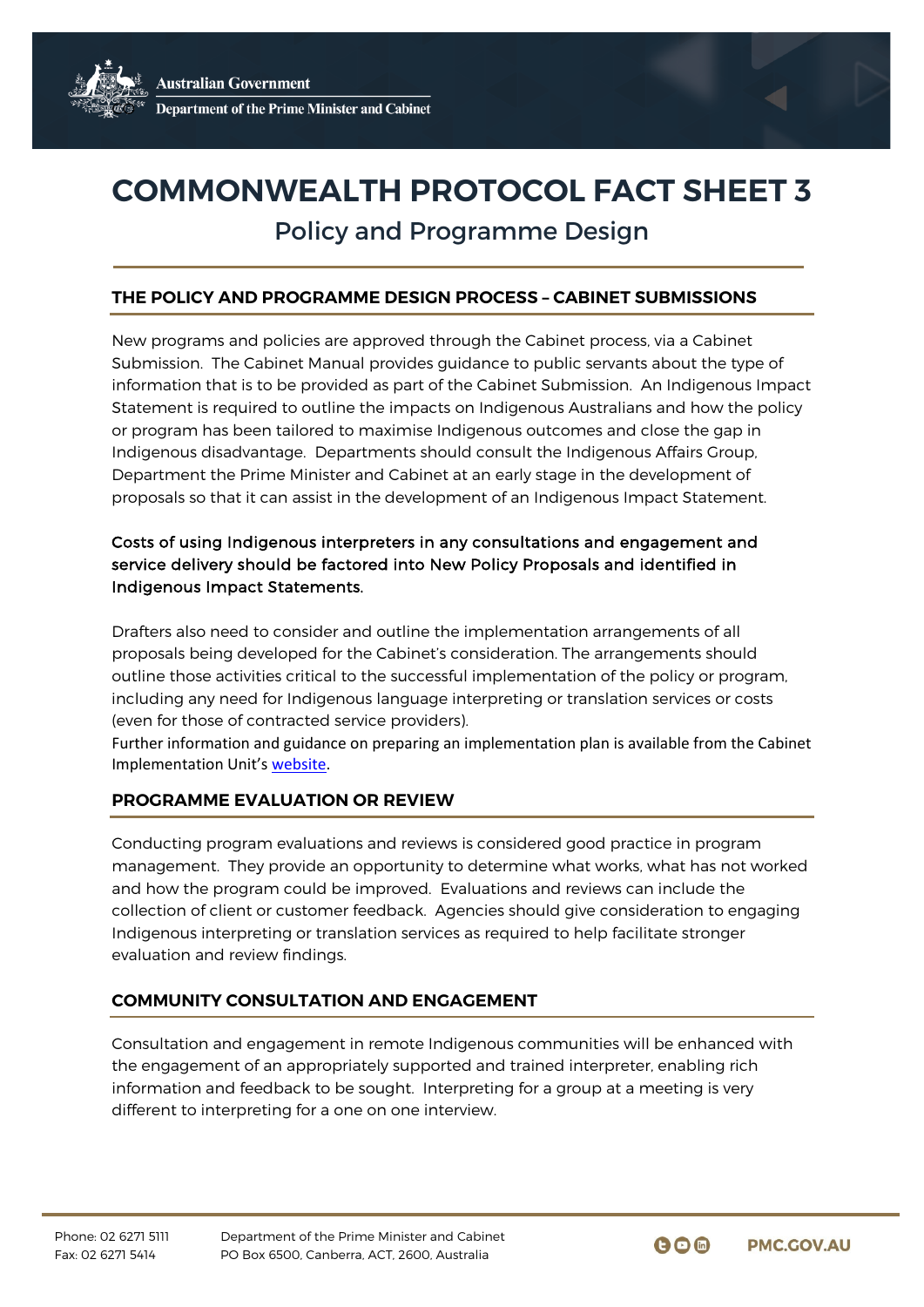Factors to consider include:

- Allowing time for the interpreter to be briefed on all concepts and content of the meeting. This may involve an earlier session to go through Power Points/notes etc;
- ensure plenty of time is allocated for the session, as all communication may need to go through the interpreter; and
	- at the time of booking the interpreter, discuss the length of the engagement or consultation meeting, the frequency of breaks needed by the interpreter and the potential content of the session (remembering the interpreter may live in the community or has friends and family in the region). In some situations it might be more appropriate to book two interpreters to work in tandem to help avoid fatigue.

The number of accredited interpreters for Indigenous languages is not large, and can be further reduced by the need to avoid conflicts of interest, and take into account issues around kinship and extended family relations that might make an interpreter unsuitable.

Agencies should not assume interpreters will be available when needed and should consider implications for timeframes, and the need for flexibility and contingency planning. Agencies should also cooperate, where possible, with other agencies and non-government organisations to share resources and coordinate their use of and support for interpreter services. This is especially the case in remote areas, for example when an Indigenous language interpreter is commissioned to travel to a remote community for one job.

Some Offices may consider booking the use of interpreters on regular days and making appointments or community visits to suit. Communities, clients and customers will be able to plan with the knowledge that they will have access to an interpreter when needed.

# **CALCULATING THE COST OF THE USE OF INTERPRETERS**

The cost of purchasing interpreting and translation services is usually based on an hourly rate. For example, the Kimberley Interpreting Service applies a minimum two hour charge and all assignments away from base include a daily rate. It is recommended that agencies contact the interpreting service to discuss their estimated need to help determine costings for engaging interpreters for policy work. Australian Bureau of Statistics (ABS) data can help agencies determine the level of interpreting need. ABS data has been used for the maps outlining indigenous language use at home in the Protocol on Indigenous Language Interpreting for Commonwealth Government Agencies.

Fact Sheet 3 Attachment A provides contact details for the Indigenous interpreting and translation services.